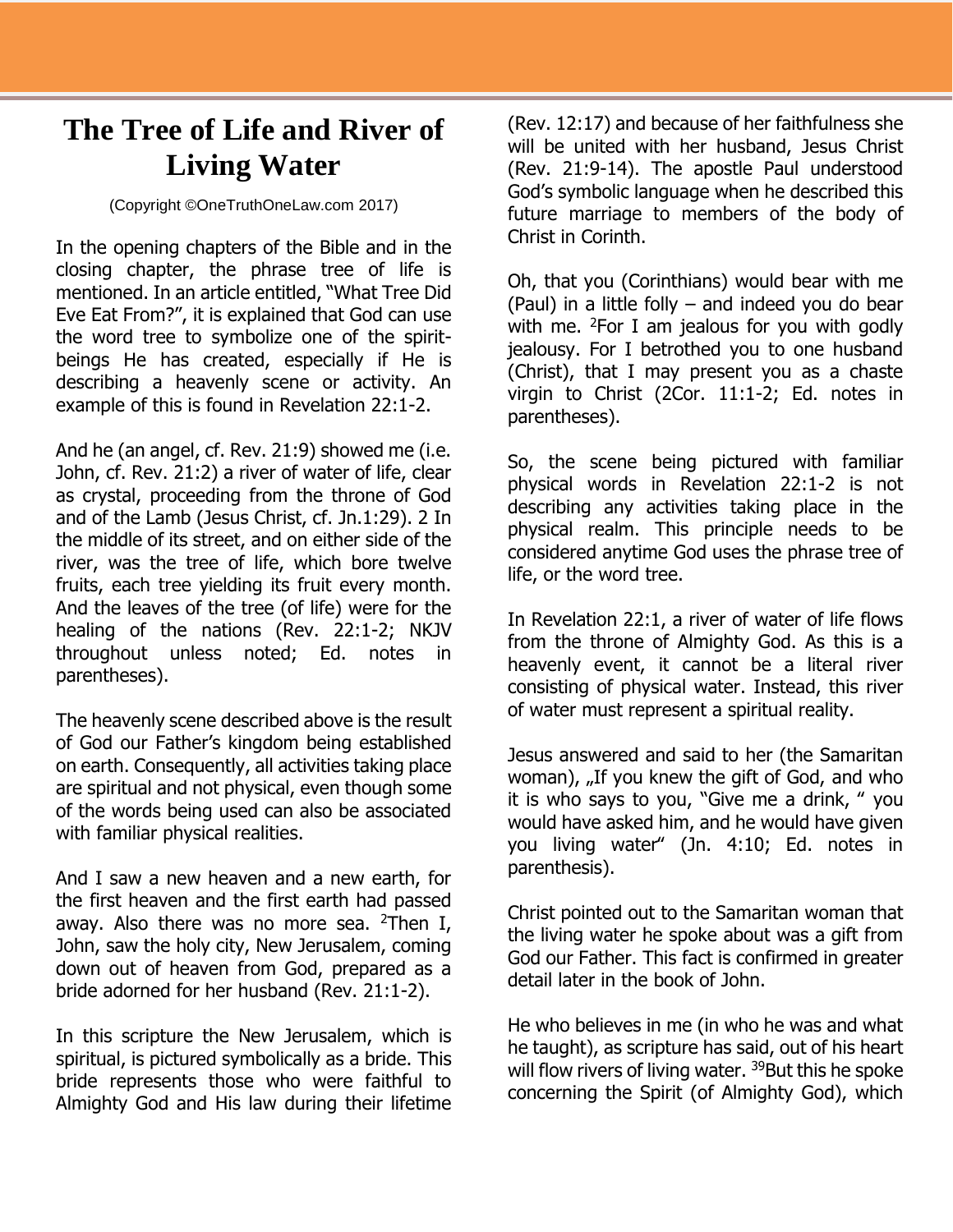those who believed would receive; for the Spirit (of Almighty God) was not yet given, because Jesus was not yet glorified (resurrected from the dead) (Jn. 7:38-39; Ed. notes in parentheses).

It is interesting to note that a similar event occurred in Genesis 2:10.

Now a river went out of Eden to water the garden, and from there it parted and became four (river) heads (Gen. 2:10).

In this account, Eden could be a word used to describe the throne and city of God, which is mentioned in Revelation 22:1, 14 and the river could be describing the action of God's Holy Spirit in the heavenly realm prior to the rebellion of Adam and Eve. This would explain the change that occurred to Adam and Eve after they sinned.

Then the eyes of both of them were opened, and they knew that they were naked (a significant change had occurred); and they sewed fig leaves together and made themselves coverings (Gen. 3:7; Ed. notes in parenthesis).

Prior to sinning they were amongst the trees (spirit beings) in God's garden (spirit realm). As flesh and blood beings cannot exist in the spirit realm, Adam and Eve would have been created in God's image, which is spiritual not physical, and then changed to flesh and blood after they sinned.

Then God said, "Let us make man (kind) in our image, according to our likeness…" (Gen. 1:26a).

Now this I say, brethren, that flesh and blood cannot inherit the kingdom of God; nor does corruption inherit incorruption (1Cor. 15:50).

Before Adam and Eve sinned, they were able to partake of the tree of life, but after they sinned they could not have access to this same tree because it was located by Almighty God's throne, and they were being removed from this location due to their sin.

And the Lord God commanded the man, saying, "Of every tree of the garden (including the tree of life) you may freely eat;  $17$ but of the tree of the knowledge of good and evil you shall not eat, for in the day that you eat of it you shall surely die" (Gen. 2:16-17; Ed. notes in parenthesis).

> THEN GOD SAID, "LET US MAKE MAN (KIND) IN OUR IMAGE, ACCORDING TO OUR LIKENESS…" Genesis 1:26a

So He (God) drove out the man (from the presence of God); and He placed cherubim (angels) at the east of the garden of Eden, and a flaming sword which turned every way, to guard the way to the tree of life (Gen. 3:24; Ed. notes in parentheses).

This tree of life is located in close proximity to God's throne and it is central to the plan of God.

In the middle of its street (God's Holy City; cf. Rev. 21:2), and on either side of the river, was the tree of life, which bore twelve fruits, each tree yielding its fruits every month. And the leaves of the tree were for the healing of the nations (Rev. 22:2).

Leaves are produced as part of the tree's growth, and this growth would benefit all the nations. As this tree is not physical, it represents a spirit-being whose growth (action) will benefit others.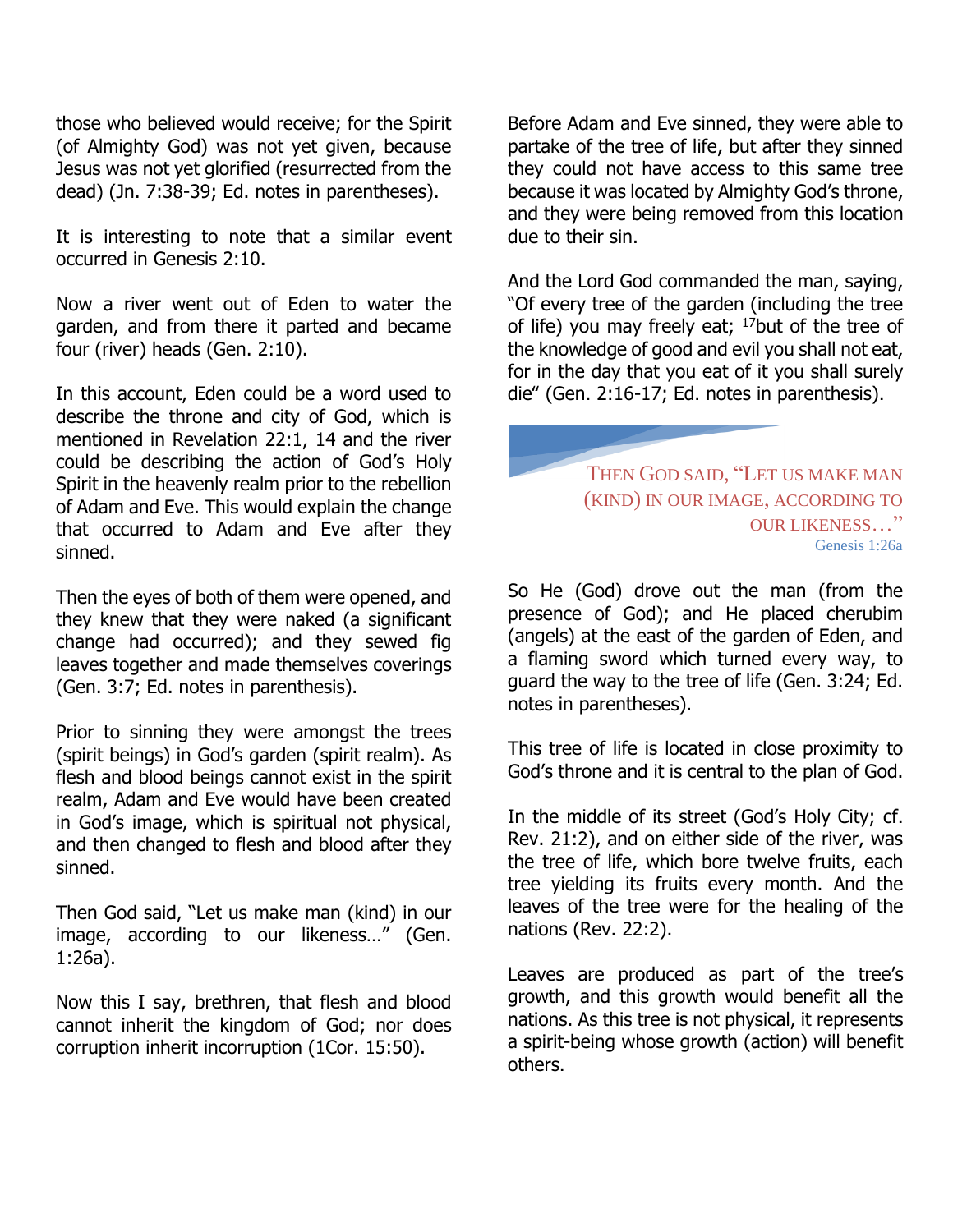But he (Jesus Christ) was pierced through for our transgressions (sins), he was crushed for our iniquities; the chastisement for our peace (reconciliation to Almighty God) was upon him, and by his "blows that cut in" we are healed (Isa. 53:5; Ed. notes in parentheses).

Mankind needs to be healed because it is sick, and that sickness is due to eating from the tree of the knowledge of good and evil (Gen. 2:17). This sickness is lethal because it results in death.

For the wages of sin is death… (Rom. 6:23a).

So, the only way to be healed and restored to life is by the action of the tree of life.

…but the gift of God (our Father) is eternal life in Christ Jesus our Lord (Rom. 6:23b; Ed. notes in parentheses).

It is through the sacrifice of the spirit-being, represented by the tree of life, that all sinners can have an opportunity to be restored in their relationship with Almighty God.

Now all things are of God (our Father), who has reconciled us to Himself through (the action of) Jesus Christ, and has given us the ministry of reconciliation,  $19$ that is, that God (our Father) was in Christ reconciling the world to Himself, not reckoning their trespasses (sins) to them… (2Cor. 5:18-19; Ed. notes in parentheses).

All who dwell on the earth will worship him, whose names have not been written in the Book of Life of the Lamb slain from the foundation of the world (Rev. 13:8).

In addition to the symbolic leaves that the tree of life produced, it also bore twelve fruits which then grew into twelve trees. So, the tree of life through its action (sacrifice) enabled twelve new

spiritual trees to grow and produce fruit that will benefit others.

Also she (God's Holy City) had a great and high wall with twelve gates, and twelve angels at the gates, and names written on them, which are the names of the twelve tribes of the children of Israel (Rev. 21:12; Ed. notes in parenthesis).

It is into this spiritual family, that used to consist of twelve physical tribes, that all nations will inherit everlasting life provided they repent of sin and deeply desire to live in accordance with God's law.

## FOR THE WAGES OF SIN IS DEATH… Romans 6:23a

And if some of the branches (of the physical tribes of Israel) were broken off (due to persisting in sinful practices), and you (the Gentile nations), being a wild olive tree, were grafted in among them (due to repentance of sin), and with them became a partaker of the root and richness of the olive tree (Rom. 11:17; Ed. notes in parentheses).

And they (Israel after they repent of sin) also, if they do not continue in unbelief, will be grafted in, for God is able to graft them in again.  $24$ For if you (Gentile nations) were cut out of the olive tree which is wild by nature (the tree of the knowledge of good and evil), and were grafted into a good olive tree (Jesus Christ), how much more will these (tribes of Israel), who are the natural branches, be grafted into their own olive tree (Jesus Christ who is the one responsible for dealing with Israel; Rom. 11:23-24, cf. Deut. 32:8-9).

When the Most High (God Almighty) divided their inheritance to the nations, when He separated the sons (descendants) of Adam, He set the boundaries of the peoples according to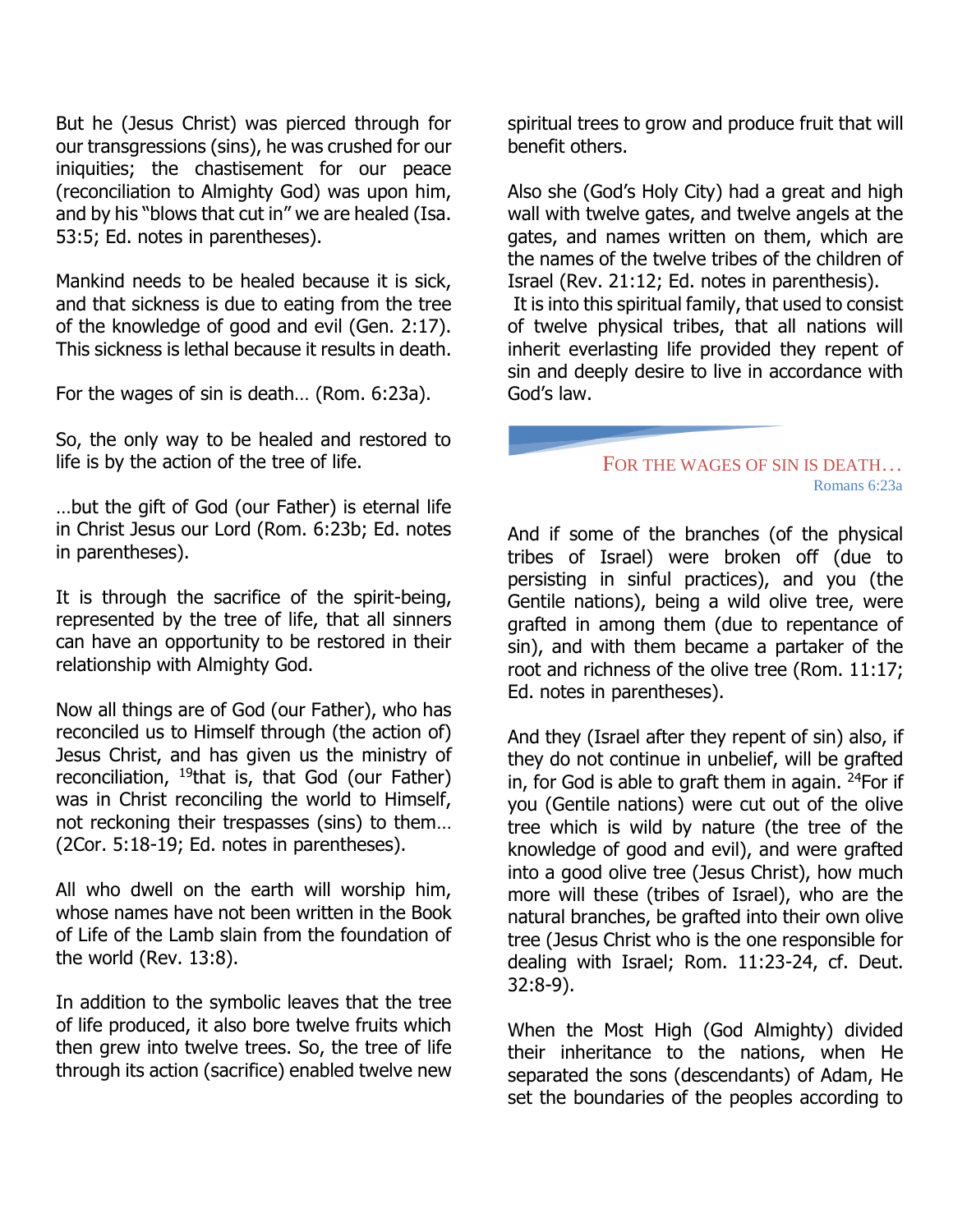the number of the (angels of God, from the Septuagint).  $9$ For the Lord's portion (Jesus Christ) is his people; Jacob (father of the twelve tribes of Israel) is the place of his (Jesus Christ's) inheritance (Deut. 32:8-9; Ed. notes in parentheses).

The scripture above explains why all nations have to be grafted into spiritual Israel. Israel is Jesus Christ"s inheritance and he will rule over it, and through it. Christ expressed his desire for Israel during his earthly ministry.

Jerusalem, Jerusalem, who kills the prophets and casts stones toward those sent forth to her. How often I wanted to bring together your children (tribes of Israel) in the manner a hen brings together her young under her wings, but you did not want it (they were determined to remain rebellious) (Mt. 23:37; RNT; Ed. notes in parentheses).



As mentioned previously, the tree of life was positioned in the middle of the street in God's Holy City because it represented the one spiritbeing who took upon himself the responsibility of becoming a sacrifice for the sins of the world (Rev. 13:8). Therefore, the tree of life was central to Almighty God's plan of salvation.

Jesus said to him (Thomas), "I am the way, the truth, and the (tree of) life. No one comes to the Father except through (the sacrifice of) me" (Jn. 14:6; Ed. notes in parentheses).

Therefore, brethren, having confidence to enter the Holiest by the blood of Jesus,  $20$ by a new and living way which he consecrated for us, through the veil, that is, his (Christ's) flesh (Heb. 10:19- 20).

As a result of Christ's sacrifice, he made it possible for many to inherit everlasting life. Therefore, he is instrumental in the process of producing more fruits, which the apostle Paul referred to as spiritual "sons".

For it was fitting for Him (God our Father) for whom are all things and by whom are all things (created and in existence), in bringing many sons to glory (everlasting life), to make the author of their salvation (Jesus Christ) perfect through sufferings (Heb. 2:10; Ed. notes in parentheses).

Adam was in close proximity to the tree of life prior to his sin and could eat (figuratively) from it. In other words, he could imbibe important lessons and truths (Jn. 14:6) while in fellowship with the spirit-being represented by this tree. Because we are flesh and blood beings, we cannot experience this form of fellowship. However, Jesus Christ explained during his earthly ministry that human beings can eat from him, symbolically speaking. Most who heard him did not grasp what he was saying because they did not understand the symbolic language he was using. It is no different today. Most of Christianity is confused regarding when to take aspects of God's word literally and when to take it metaphorically.

Then Jesus said to them, "Most assuredly, I say to you, unless you eat the flesh of the son of man and drink his blood, you have no life in you. <sup>54</sup>Whoever eats my flesh and drinks my blood has eternal life, and I will raise him up at the last day (at Christ's return). <sup>55</sup>For my flesh is true food indeed, and my blood is true drink indeed. He who eats my flesh and drinks my blood abides in me and I in him" (Jn. 6:53-55; Ed. notes in parenthesis).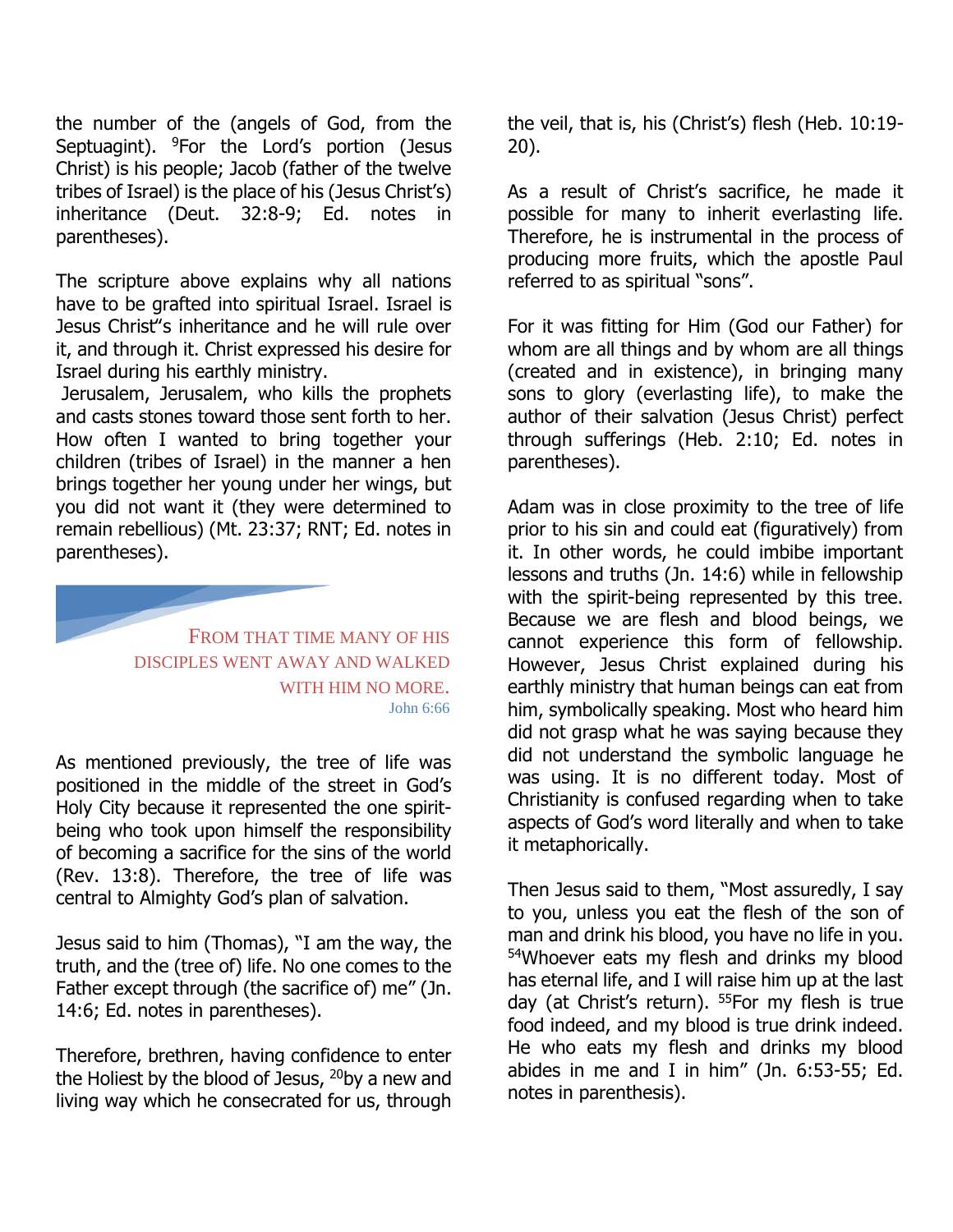From that time many of his disciples went away and walked with him no more (Jn. 6:66).

Christ was using symbolic language to show that his followers could imbibe of him when they take the symbols of the New Covenant Passover each year. The unleavened bread pictures his broken body for our spiritual healing and restoration, while the wine pictures his shed blood for the forgiveness of our sins (Heb. 9:22). Partaking of these symbols, along with foot washing, is essential for anyone wishing to continue to eat from the tree of life. Christ made it very plain during the last Passover season, before his death, that his followers had to observe the symbols of the New Covenant Passover in order to continue in fellowship with him (Jn. 13:1-8).

> THEY SHALL SEE HIS FACE, AND HIS NAME SHALL BE ON THEIR FOREHEADS. Revelation 22:4

Peter said to him (Christ), "You shall never wash my feet! " Jesus answered him, "If I do not wash you, you have no part with me" (Jn. 13:8; Ed. notes in parenthesis).

If I (Christ) then, your Lord and teacher, have washed your feet, you also ought to wash one another's feet (a command for the New Covenant Passover) (Jn. 13:14; Ed. notes in parentheses).

In ancient Israel, anyone failing to keep the Passover correctly was to be cut off from the nation. This same principle applies to our relationship/fellowship with the head of the church, Jesus Christ, whose nation is a spiritual household.

For seven days no leaven shall be found in your houses. Since whoever eats what is leavened, that same person shall be cut off from the congregation of Israel, whether he is a stranger or a native of the land (Ex. 12:19).

So, although we cannot see the tree of life as Adam did, we can still learn and imbibe God's truth through the guidance and direction of God's Holy Spirit.

But the comforter, the holy spirit, which the Father will send in my name, it will teach you all things, and bring to your remembrance all things that I said to you (Jn. 14:26).

But when the comforter comes, which I shall send to you from the Father, the spirit of truth which proceeds from the Father, it will testify of me (Jn. 15:26).

This is the same spirit of truth that was pictured by the river of living water in both the Genesis and Revelation accounts, and Christ stated that because of his death and resurrection, he would ask the Father to send this same spirit to those who wanted to follow and obey his Father's law.

He who has my commandments and keeps them, it is he who loves me. And he who loves me will be loved by my Father, and I will love him and manifest myself to him (Jn. 14:21).

Nevertheless I tell you the truth. It is to your advantage that I go away (be sacrificed and resurrected); for if I do not go away, the comforter will not come to you; but if I depart, I will send it to you (Jn. 16:7; Ed. notes in parenthesis).

In the resurrection from the dead, God's people will see both the tree of life as Adam did in God's Holy City as well as God our Father.